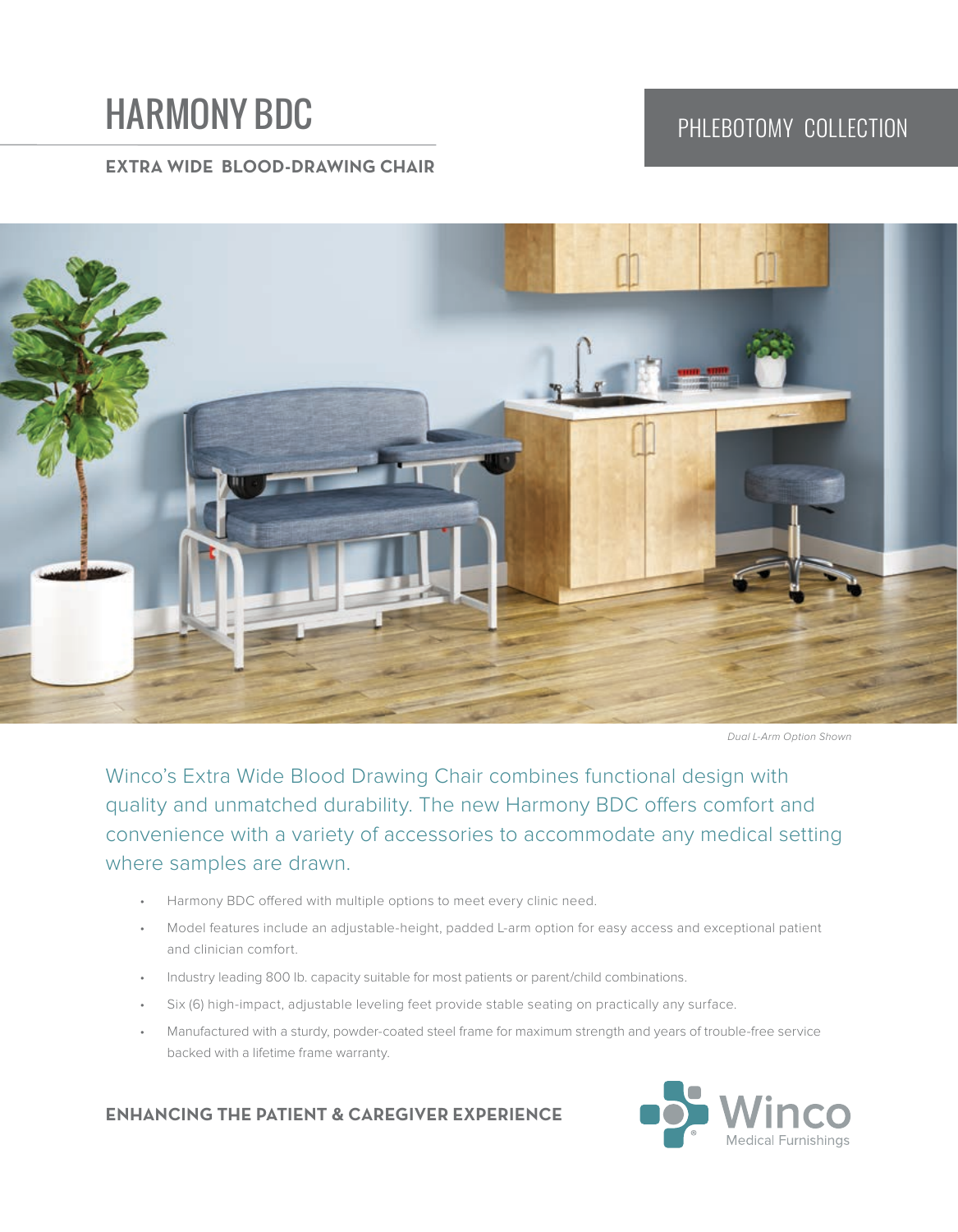# Designed for bariatric applications, yet perfect for pediatric settings.

In Family Practice or Pediatric Care, the Harmony BDC doubles as a one-size-fits-all patients chair or to safely and comfortably seat both parent and child, helping to soothe patient anxiety. The Harmony BDC represents one of the widest and highest weight capacity blood-draw chairs in the industry, tested and verified to BIFMA\* standards.



WINCO HAS A HISTORY OF DESIGNING AND MANUFACTURING ROBUST, THOUGHTFUL PHLEBOTOMY SEATING SOLUTIONS. HARMONY BDC FEATURES INCLUDE:

- Wide, full-access seat (36.75" / 93.4 cm)
- Pinch resistant flip-up L-Arms provides a safer experience for patients and caregivers.
- Universal arm design enables easy switchover to left or right-side use as your space dictates. Conversion tools included.
- Rigidly tested to an 800 lb, total load capacity in any combination of occupants – Individual, parent/child, or patient/caregiver – under normal use.
- Designed and tested to BIFMA\* standards.

Dual L-Arm and Footrest Options Shown



Pinch Resistant Flip-Up L-Arms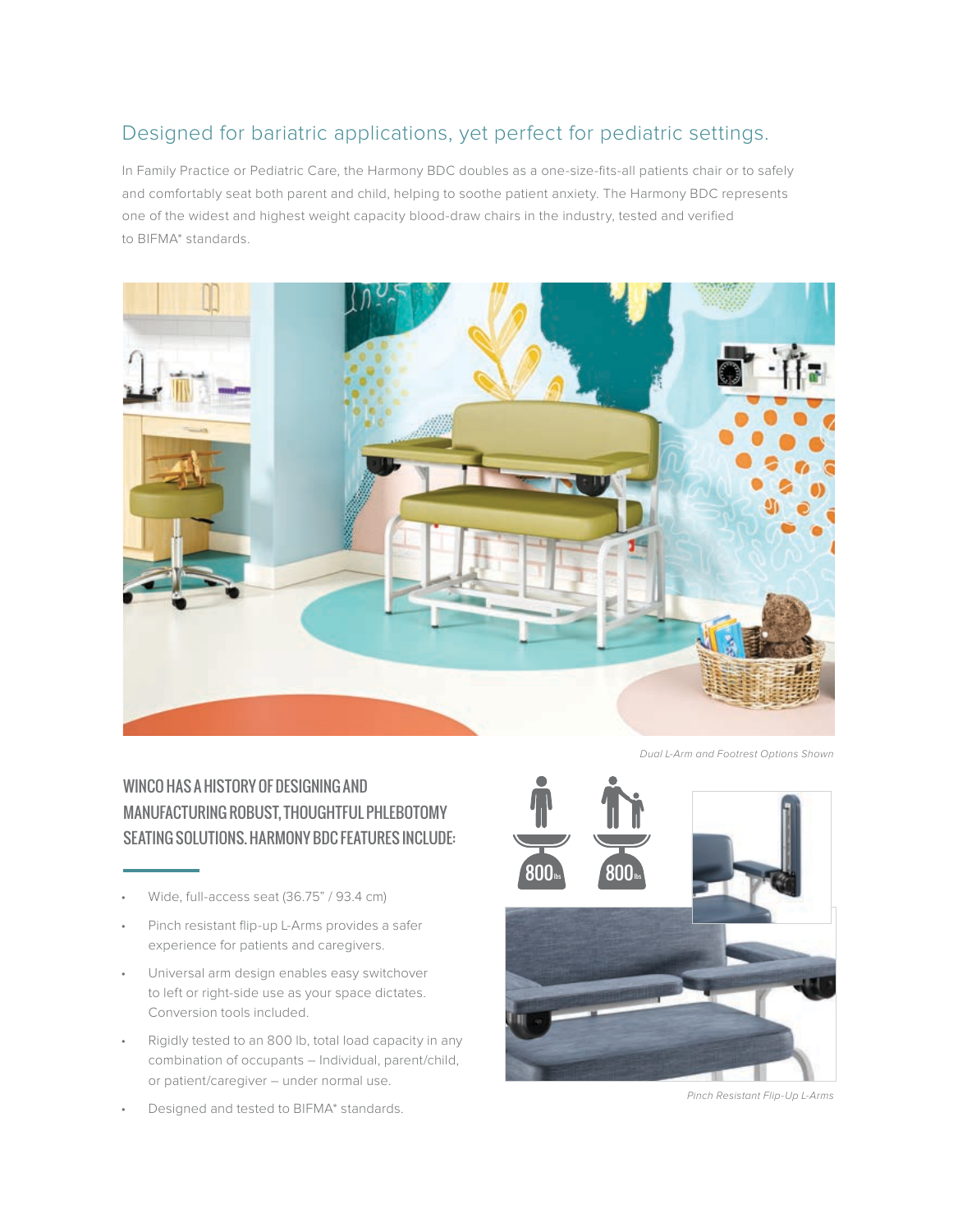

# HARMONY BDC PHLEBOTOMY COLLECTION

# ANATOMY OF THE HARMONY BDC EXTRA WIDE BLOOD-DRAW CHAIR







Standard Short Arm Optional universal cabinet with table top. 6.25" x 10" deep cabinet features high impact storage drawer with spill-resistant top and rugged aluminum sides for lasting durability. Cabinet is convertible to left or right-side use as space dictates.